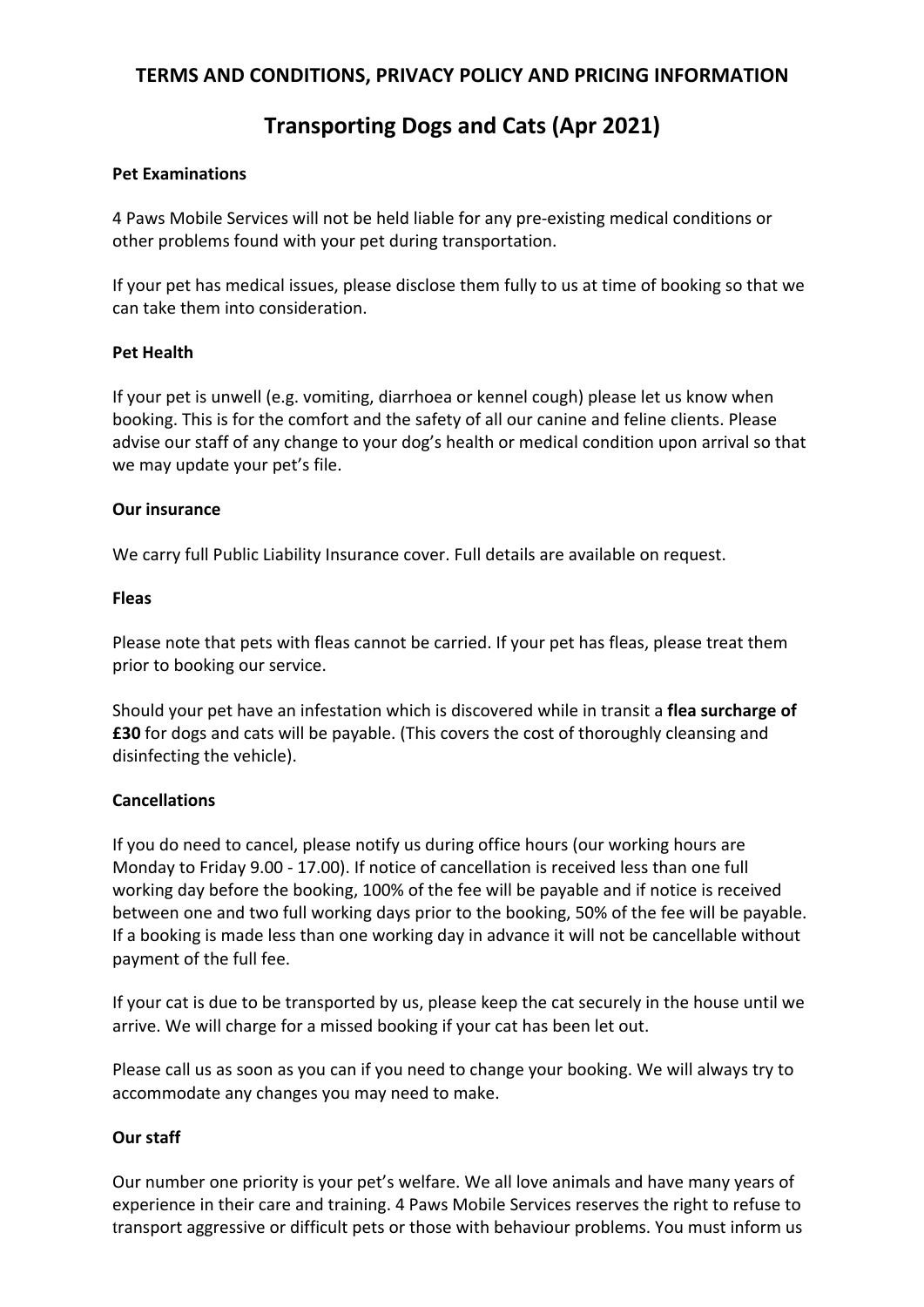if your pet is known to be aggressive or has ever bitten anyone. We are able to handle difficult pets, but only if we are aware of the background. If a dog or cat is traumatized or stressed by being transported, we will recommend that you speak to your vet about medication to help calm them so that they can be transported safely. If sedation is needed, we are happy to work alongside your vet. Please let us know ahead of time so we can coordinate the process.

# **Helpful hints**

Before the 4 Paws Taxi & Ambulance visits you, please allow your dog to go to the toilet. We realise that accidents do happen but we like the pets we carry to feel relaxed during their journey.

# **Payment**

We accept debit cards and all major credit cards. We do not accept cheques or cash. *Card details are taken at the time of booking.*

# **Our Services**

We provide a professional and caring service transporting dogs and cats for pet owners, veterinary practices, animal charities and veterinary referral hospitals for routine, nonurgent and emergency transport.

Our vehicles have been specially designed and purpose built to transport dogs and cats in the safest and most comfortable way possible. They are fully lined with special hygienic insulation and have air conditioning, heating, lighting and CCTV throughout. Our vehicles are licensed by DEFRA

They are equipped with oxygen (and appropriate masks), separate intensive care units, stretchers to transport sick dogs safely and easily, cooling mats, warming mats, microchip scanners and comprehensive first aid kits.

All our staff have previously worked in veterinary practices, are experienced in dealing with emergency situations and have completed relevant first aid courses.

#### **Pet Taxi**

We can transport your pet over long or short distances, for pick-ups and drop-offs, veterinary appointments, trips to the groomers or to boarding kennels.

We have Type 2 Animal Transporter Authorisation from DEFRA.

Our vehicles are thoroughly disinfected after each journey using veterinary grade disinfectant.

We monitor the animals throughout the journey by CCTV.

The kennels are safe and secure with specially designed escape doors.

We can also transport your pet, by road, internationally.

Please contact us for more information or to book a slot.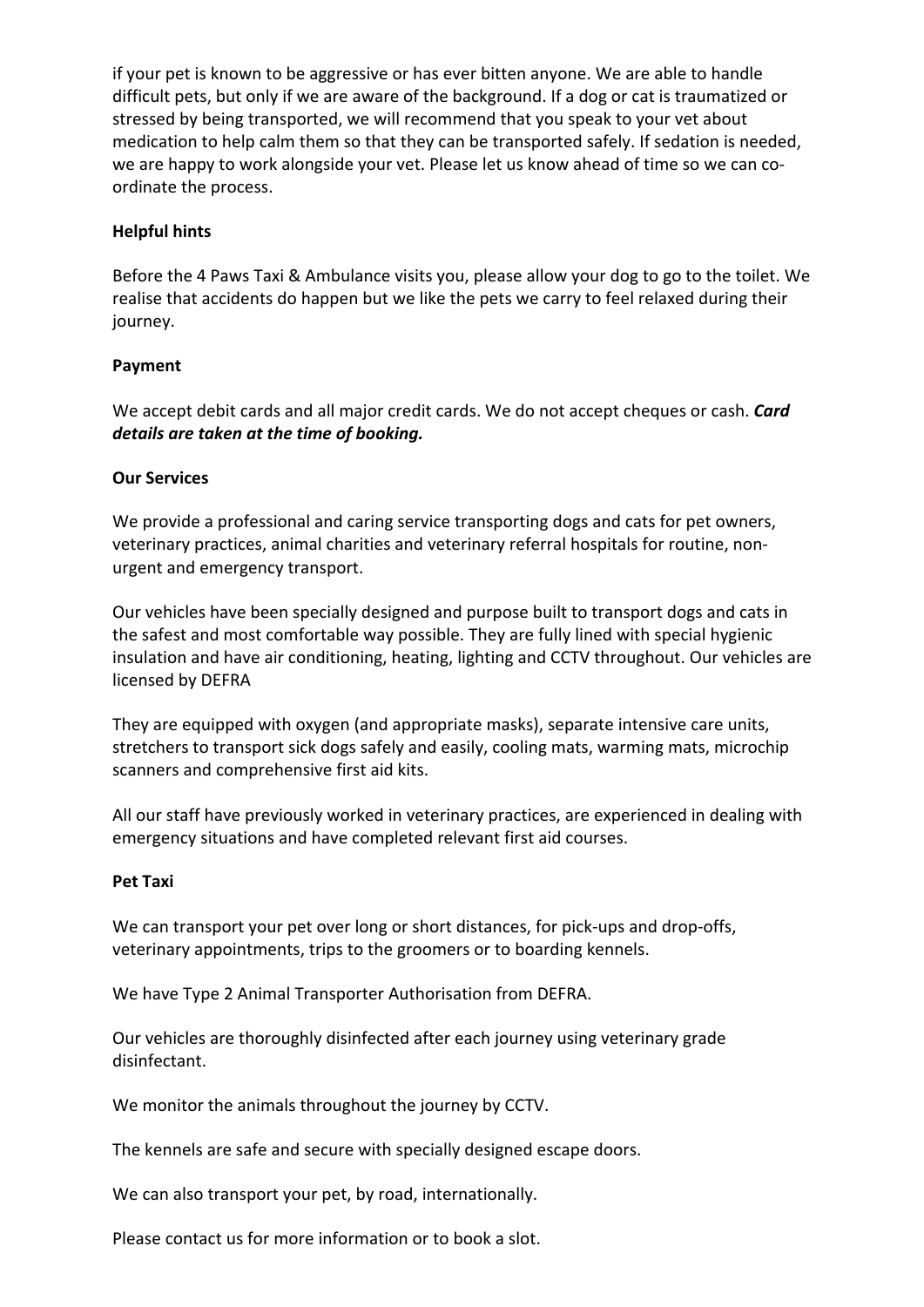#### **Animal Ambulance**

Our vehicles have been specifically designed to transport sick and injured animals safely and comfortably.

We can transport sick and injured animals to a veterinary practice from your home or from a veterinary practice to a veterinary referral centre.

We can also transport deceased animals for cremation and, if required, will collect and return ashes.

#### **PRICES**

We charge £60 per hour, chargeable in half hour increments (or parts thereof). We do not charge for mileage and the charging period commences on arrival at the pick-up location and ends when we leave the destination address. A minimum charge of £30 applies.

For longer journeys please ask us for a quote.

All our prices include VAT.

#### **Data Protection**

Client data will be treated in accordance with the principles of both the Data Protection Act and GDPR Regulations and will not be shared with third parties.

#### **Privacy Notice**

4 Paws Mobile Services is committed to ensuring that your privacy is protected. Should we ask you to provide certain information by which you can be identified, then you can be assured that it will only be used in accordance with this privacy notice. We may change this policy from time to time and will update clients should we need to do so. This notice is effective from 28th April 2021.

#### **What we collect:**

#### **We may collect the following information:**

- Name.
- Contact information including phone number and email address.
- Collection and destination addresses.
- Pet's name, breed, age and medical history.

We do not keep any records of credit or debit cards. These are held securely by our card processor.

#### **What we do with the information we gather:**

We require this information to be able to provide you with a high quality, reliable service, and for internal record keeping to allow us to comply with all legal requirements.